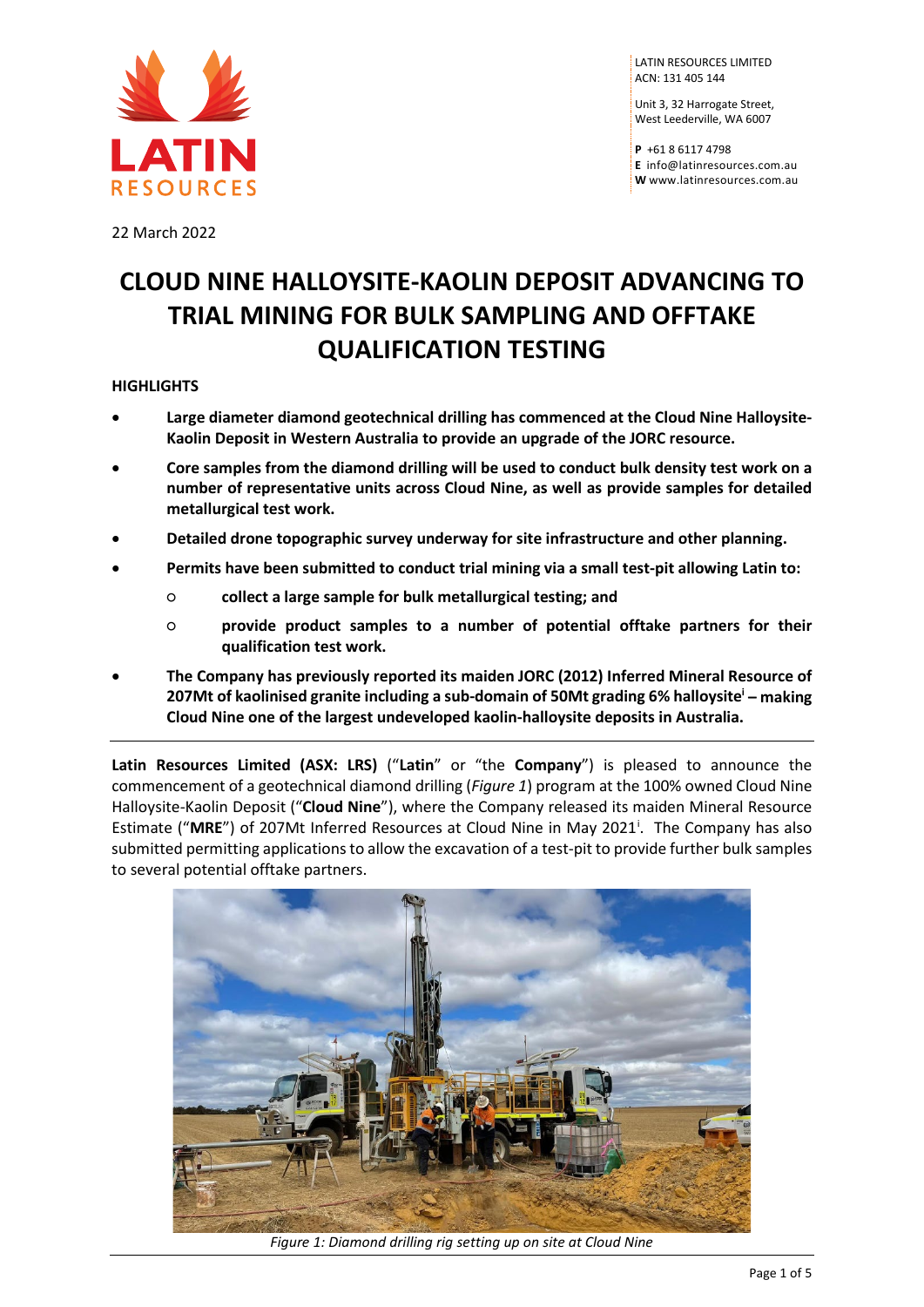## **DIAMOND DRILLING**

The planned drilling of up to ten PQ (85mm) diameter drill holes aims to provide sufficient representative core samples from within the footprint of the existing JORC MRE, for detailed density and geotechnical analysis. The density data is an integral part of the ongoing resource estimate work at Cloud Nine aimed at increasing the confidence levels in the current Inferred JORC resource, while the geotechnical data is required for the mine design and scheduling work currently underway as part of the Company's Pre-Feasibility Studies ("**PFS**") and other studies.

# **TOPOGRAPHIC DRONE SURVEY**

Survey contractors have mobilised to the Cloud Nine site to complete a detailed topographic and aerial imagery survey (Figure 2). The drone data will be used to generate a detailed three-dimensional Digital Terrain Model ("DTM") of the ground surface, which will be utilised in the excavation of the test-pit, detailed longer term mine design and infrastructure planning work that is currently underway as part of the technical studies.



*Figure 2: Detailed drone survey underway at Cloud Nine*

# **TECHNICAL STUDIES & PROJECT PERMITTING**

In parallel with the ongoing resource estimation work at Cloud Nine, the Company has commenced the permitting and approvals process. This has included: the submission of a Program of Work ("**POW**") application under the Company's current Exploration Licence, to the Department of Mines, Industry Regulation and Safety ("**DMIRS**"), to enable the excavation of a trial mining test-pit at Cloud Nine; applications to convert the current Exploration Licence to a full Mining Licence; and scheduling for the commencement of baseline environmental studies.

Kaolinite extracted from the test-pit will be used in bulk scale metallurgical testing, and importantly will be used to prepare bulk product samples which will be sent to two separate groups currently in discussion with the Company in respect to potential offtake agreements to allow them to undertake their own product qualification testing.

The Company has provided multiple small scale samples from Cloud Nine to the two parties. Preliminary discussions with both groups have included options to supply short term Direct Shipping Ore ("DSO") products, as well as supplying value-added processed kaolinite and halloysite products in for the comment<br>for the comment<br>Kaolinite extract<br>will be used to p<br>discussion with t<br>their own produ<br>The Company h<br>Preliminary discu<br>Ore ("DSO") prouthe longer term.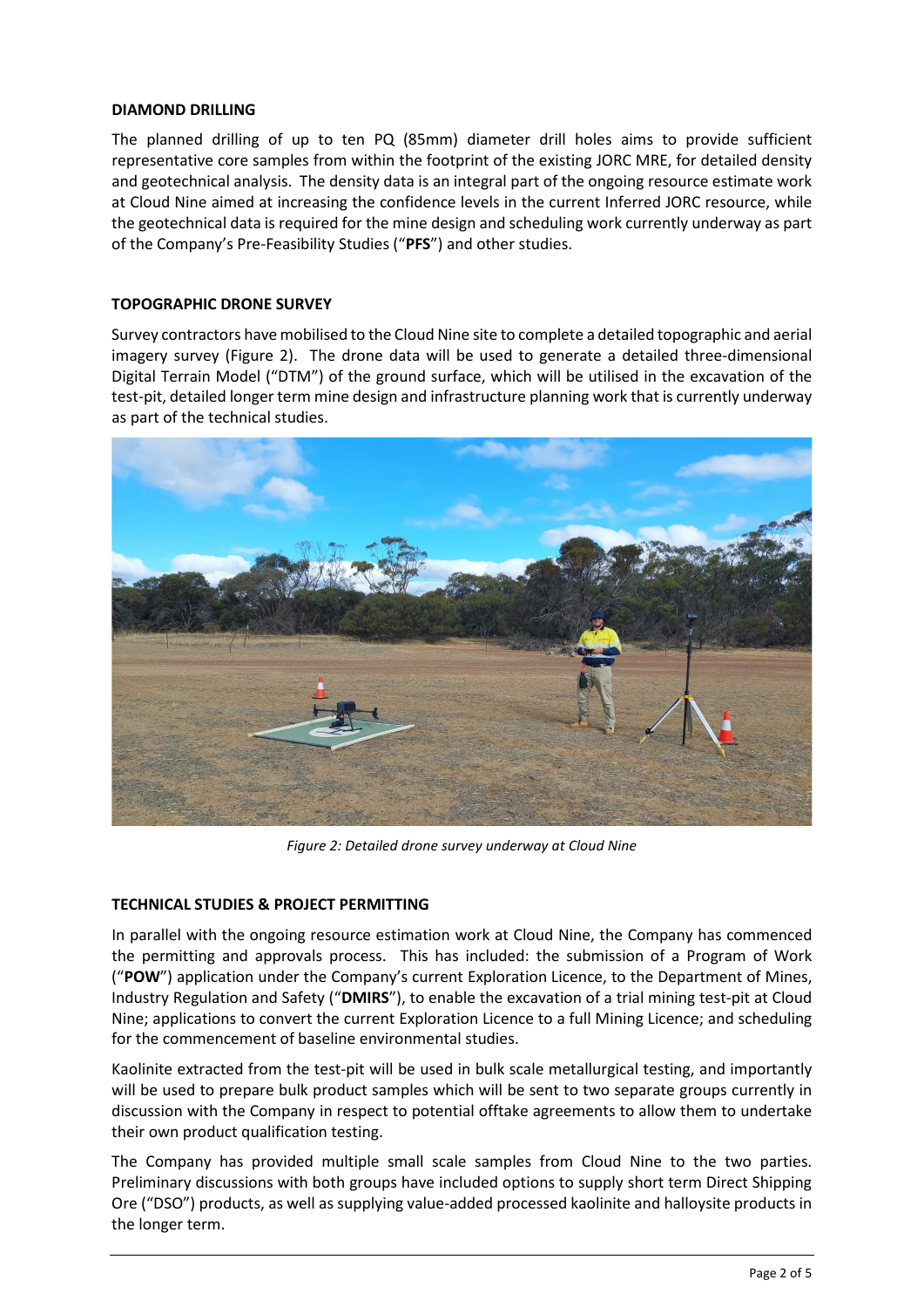*Latin Resources Exploration Manager, Tony Greenaway commented: "It is an exciting time for the project, with the first diamond drill core coming out of ground this week, work underway in the background to upgrade the current Inferred JORC resource, and multiple study pathways advancing."*

*"The submission of the POW application for the trial mining test-pit and commencement of other approvals-based work is a key milestone for the project.* 

*"We have been in detailed discussions with a number of potential offtake partners for both Cloud Nine kaolinite and halloysite products, and the shipment of bulk product samples from the planned test-pit will be a significant step forward."*

This Announcement has been authorised for release to ASX by the Board of Latin Resources

For further information please contact:

Chris Gale Executive Director Latin Resources Limited +61 8 6117 4798

[info@latinresources.com.au](mailto:info@latinresources.com.au) [www.latinresources.com.au](http://www.latinresources.com.au/)

Fiona Marshall Senior Communications Advisor White Noise Communications +61 400 512 109

#### **About Latin Resources**

*Latin Resources Limited (ASX: LRS) is an Australian-based mineral exploration company, with projects in Australia and South America, that is developing mineral projects in commodities that progress global efforts towards Net Zero emissions.* 

*The Australian projects include the Cloud Nine Halloysite-Kaolin Deposit. Cloud Nine Halloysite is being tested by CRC CARE aimed at identifying and refining halloysite usage in emissions reduction, specifically for the reduction in methane emissions from cattle.*

*In Latin America the Company focus is on its two Lithium projects, one in the state of Minas Gerais, Brazil and the other, the Catamarca Lithium Project in Argentina in which lithium is highly sought after as critical mineral for electric vehicles and battery storage.*

#### **Forward-Looking Statement**

*This ASX announcement may include forward-looking statements. These forward-looking statements are not historical facts but rather are based on Latin Resources Ltd.'s current expectations, estimates and assumptions about the industry in which Latin Resources Ltd operates, and beliefs and assumptions regarding Latin Resources Ltd.'s future performance. Words such as "anticipates", "expects", "intends", "plans", "believes", "seeks", "estimates", "potential" and similar expressions are intended to identify forward-looking statements. Forward-looking statements are only predictions and are not guaranteed, and they are subject to known and unknown risks, uncertainties and assumptions, some of which are outside the control of Latin Resources Ltd. Past performance is not necessarily a guide to future performance and no representation or warranty is made as to the likelihood of achievement or reasonableness of any forward-looking statements or other forecast. Actual values, results or events may be materially different to those expressed or implied in this ASX announcement.*  Given these uncertainties, recipients are cautioned not to place reliance on forward looking *statements. Any forward-looking statements in this announcement speak only at the date of issue of this announcement. Subject to any continuing obligations under applicable law and the ASX Listing Rules, Latin Resources Ltd does not undertake any obligation to update or revise any information or any of the forward-looking statements in this announcement or any changes in events, conditions or*  achievement or reasonableness of any forward-looking statements and results or events may be materially different to those expressed or imergiven these uncertainties, recipients are cautioned not to place statements. Any f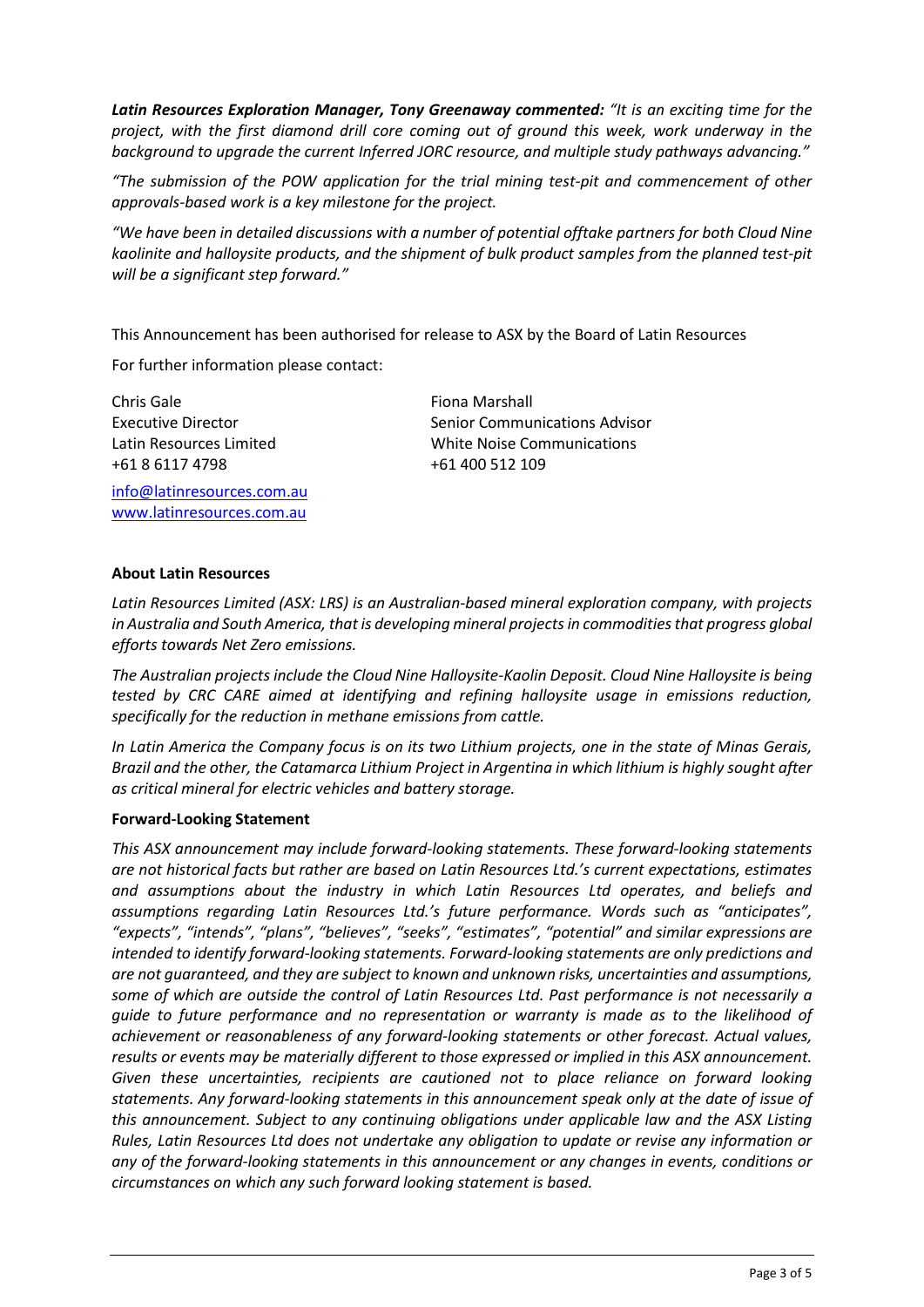## **Competent Person Statement**

*The information in this report that relates to Geological Data and Exploration Results is based on information compiled by Mr Anthony Greenaway, who is a Member of the Australian Institute of Mining and Metallurgy. Mr Greenaway sufficient experience which is relevant to the style of mineralisation and type of deposit under consideration and to the activity which he is undertaking to qualify as a Competent Person as defined in the 2012 Edition of the 'Australasian Code for Reporting of Exploration Results, Mineral Resources and Ore Reserves'. Mr Greenaway consents to the inclusion in this report of the matters based on his information, and information presented to him, in the form and context in which it appears.*

*All information relating to exploration results has been previously released to the market and is appropriately referenced in this document.*